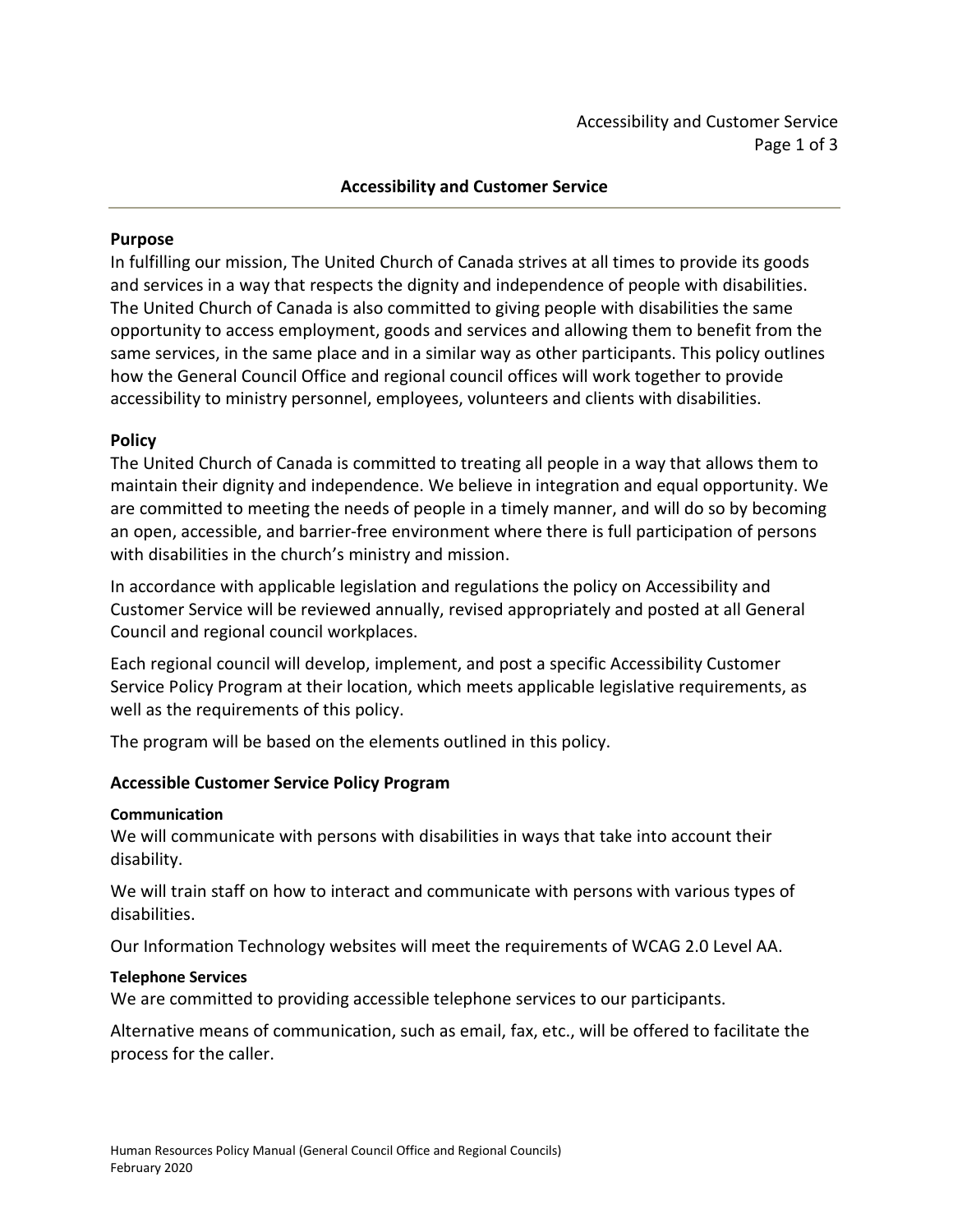When communicating over the telephone, staff will speak clearly at a speed that meets the needs of the caller.

### **Assistive Devices**

We will ensure that our staff is trained and familiar with various assistive devices that may be used by people with disabilities while accessing our goods, services or opportunities.

We are committed to serving persons who require assistive devices to participate in and benefit from our programs, goods and services.

We will ensure that people are permitted to use their own personal assistive devices to access programs, goods and services or to participate fully in events, meetings or as a member of committees and task groups.

Upon a participant's request, every effort will be made to provide the requested assistive device and/or service.

Staff will be provided with guidelines on how to interact with individuals who use assistive devices.

#### **Billing**

We are committed to providing accessible invoices to all of our customers/clients. Invoices will be provided in alternative format upon request. We will answer any questions customers/clients may have about the content of the invoice in person, by telephone or email.

## **Use of Service Animals and Support Persons**

We are committed to welcoming people who are accompanied by a support person or service animal. Service animals will have access to all parts of our premises that are open to the public and other third parties with the exception of areas of where food is prepared.

Staff will be provided guidelines on how to interact with people who are accompanied by a support person or a service animal.

Fees will not be charged for support persons accompanying a volunteer committee/task group member.

## **Notice of Temporary Disruption**

Every effort will be made to provide staff/volunteers/participants with advance notice in the event of a planned disruption in the facilities or services usually used by persons with disabilities. This notice will include information about the reason for the disruption, the anticipated duration, and a description of alternative facilities or services, if available.

When service disruption is unexpected, information will be posted as soon as it is available.

## **Training for Staff and Volunteers**

The United Church of Canada's Ministry and Employment Unit will be responsible for coordinating training for all employees and others who deal with the public or volunteer members. Training will be developed and delivered in various formats.